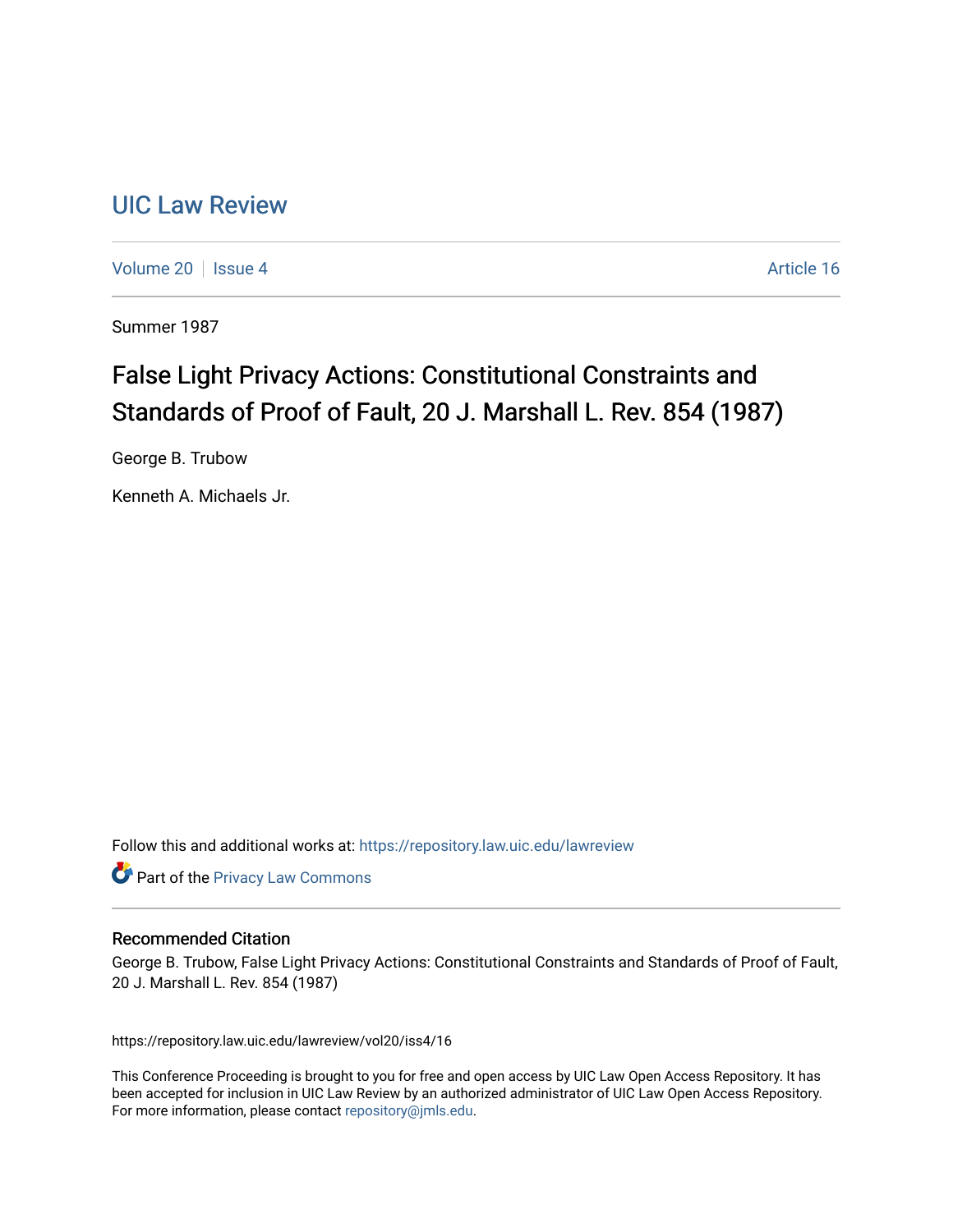# **FALSE** LIGHT PRIVACY ACTIONS: CONSTITUTIONAL CONSTRAINTS **AND STANDARDS** OF PROOF OF **FAULT**

**NO. 86-80** IN THE SUPREME COURT OF THE UNITED STATES OCTOBER TERM, 1986

# SHORELINE PRESS, INC., Defendant-Petitioner,

VS.

BRADLEY STARK,

Plaintiff-Respondent.

# **BENCH MEMORANDUM\***

George B. Trubow\*\* Kenneth **A.** Michaels, Jr.\*\*\*

This false light action arises from a news item appearing in defendant's newspaper which said that the plaintiff had filed for personal bankruptcy. The United States Supreme Court's grant of Writ of Certiorari ordered the parties to address the following issues:

- **1.** Whether the Constitution requires that a private person prove *Sullivan* malice to recover in a false light action where the injurious falsehood is not a matter of public concern?
- 2. If a private person in a false light action, not involving a matter of public concern, need not prove deliberate falsity or reckless disregard of the truth, do constitutional constraints require that the plaintiff prove fault?
- **3. If** the plaintiff in a false light action **by** a private person, not involving a matter of public concern, must prove negligence, does the application of the doctrine of *res ipsa loquitur* satisfy consti-

**<sup>\*</sup>** This memorandum is based, in part, on materials appearing in Trubow, *The Tort Law of Privacy,* 1 **PRIVACY LAW AND PRACTICE (G.** Trubow ed. **1987).**

**<sup>\*\*</sup>** Professor of Law; Director, Center for Information Technology and Privacy Law, The John Marshall Law School. A.B., **J.D.,** The University of Michigan Law School.

Assistant to the Director, Center for Information Technology and Privacy Law, The John Marshall Law School. A.B., Loyola University of Chicago; **J.D.,** The John Marshall Law School.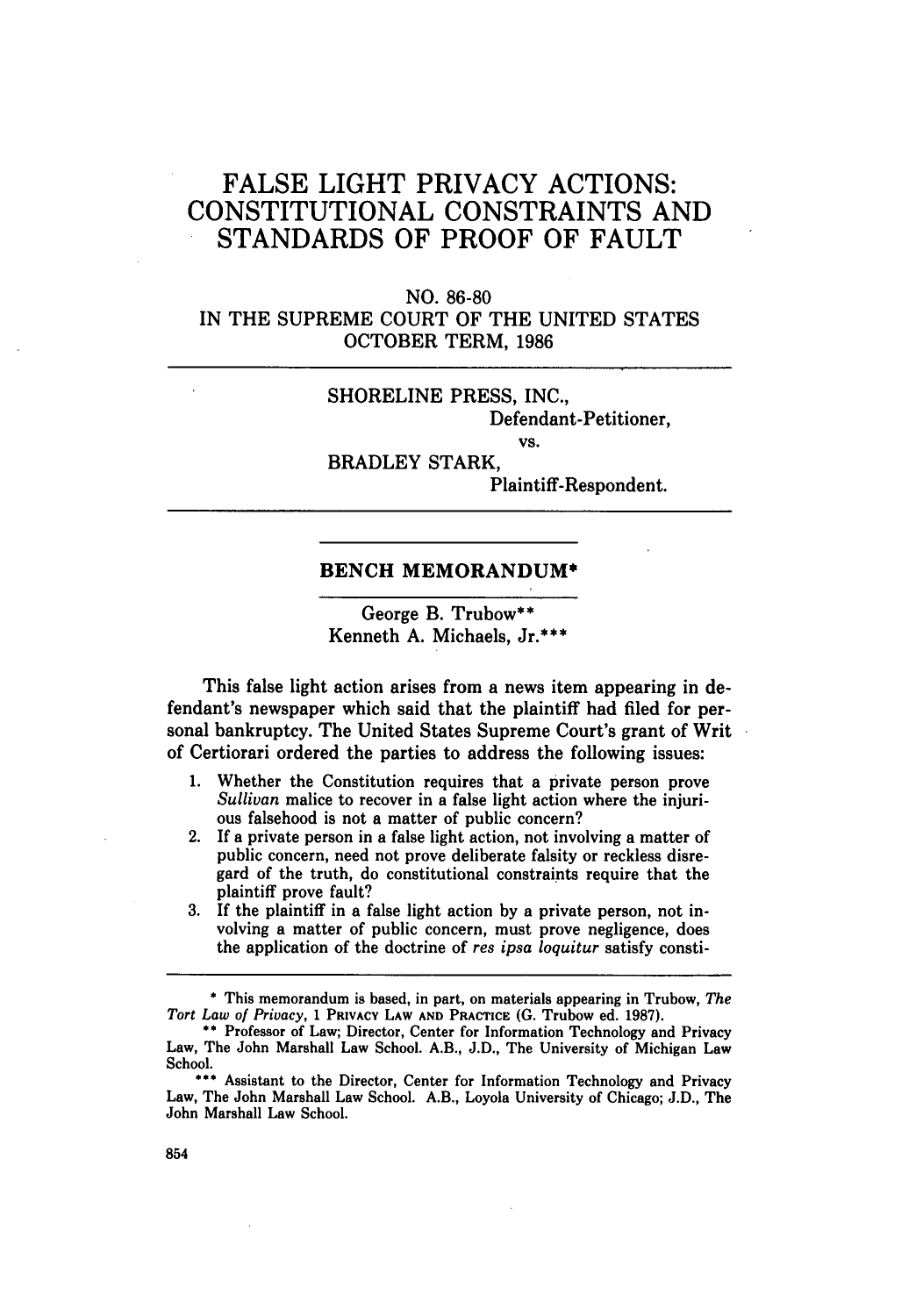tutional requirements of proof?

#### **STATEMENT** OF THE **CASE**

Plaintiff-respondent brought this action based upon diversity jurisdiction. Defendant-petitioner did not object to venue in the District of Marshall. The parties agree that the common law of the State of Marshall applies in this cause.

The parties have stipulated to the following facts. Defendant publishes a daily newspaper in the State of Lincoln, where defendant maintains its corporate offices and principal place of business. Copies of newspapers containing the article in question were distributed in the abutting State of Marshall. Plaintiff is an attorney licensed and practicing in the State of Marshall.

On Monday, May 14, 1984, defendant published its weekly column on developments in the legal community which included the following:

Personal injury lawyer Bradley Stark, with business in the doldrums, filed for bankruptcy last week.

On Tuesday, May 22, 1984, Stark filed this false light action against the defendant. Stark's complaint alleged that defendant publicized an untruthful statement which placed Stark in a false light in a manner highly offensive to a reasonable person. He asked for compensatory and punitive damages. The trial court denied the newspaper's motion to dismiss the complaint for failure to allege deliberate or reckless falsity.

Amy Curtin, a reporter for defendant, regularly prepares items about developments in the legal community for defendant's weekly "Law News" column. On Wednesday, May **9,** 1984, she drafted an article for the "Law News" column using a personal computer in her home. Curtin's personal computer is linked by telephone lines to the newspaper's mainframe computer through use of a modem. After entering her personal password, she transmitted the article to defendant's mainframe computer for future processing. Defendant's mainframe and electronic publishing program is similar to state-ofthe-art systems used in the industry. Curtin alleges that her article as transmitted did not contain any reference whatsoever to plaintiff. No evidence to the contrary was presented.

Douglas Adams, editor of the newspaper's business section where "Law News" appears, examined Curtin's article on Thursday, May **10.** He used the terminal on his desk, having gained access to the mainframe file by using his personal password. Adams edited Curtin's article which he says contained no reference to plaintiff. The next day, Adams electronically formatted all materials for the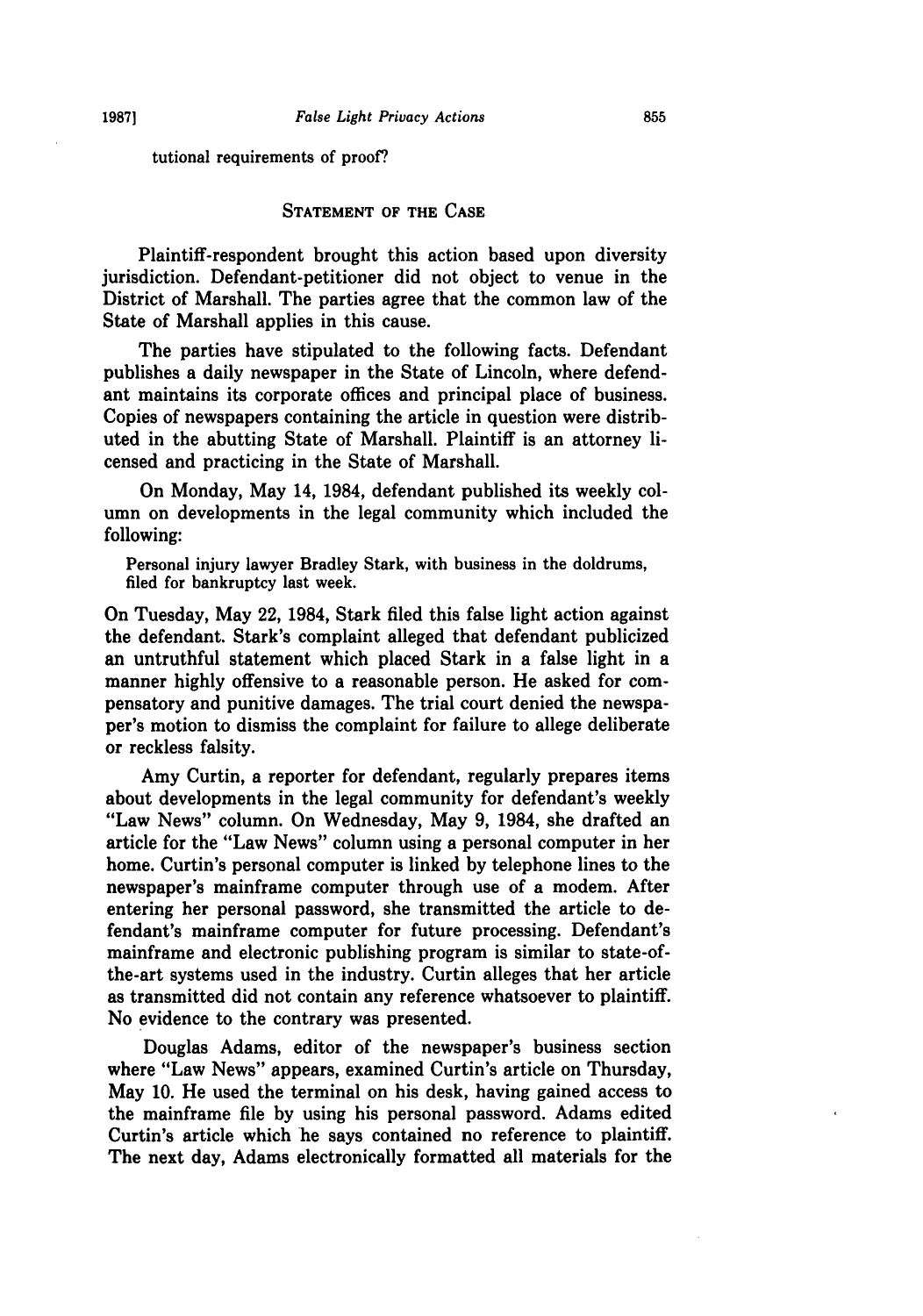"Law News" column in preparation for printing. He confirms there was no reference in the article to plaintiff yet.

As usual, the business section for Monday's paper was printed on Sunday afternoon for distribution early the next morning. Michael Roper, defendant's director of printing, used the computer terminal at his desk to load the formatted and edited Monday business section from the mainframe into the computer which operates the printing presses.

No evidence exists of any computer malfunction. However, one of defendant's employees could have inserted the offensive material without leaving any identifying evidence. Alternatively, a skilled "hacker" could have penetrated defendant's system from the outside through telephone lines.

Plaintiff has never filed for bankruptcy for himself or represented anyone in a bankruptcy matter. Moreover, defendant admits that the "Law News" column never before contained any information about an attorney filing for personal bankruptcy, nor does it assign reporters to check bankruptcy filings at the federal courthouse.

Plaintiff moved for summary judgment, pursuant to Rule **56** of the Federal Rules of Civil Procedure. The trial court found that no genuine issue of material fact existed and that plaintiff was entitled, as a matter of law, to judgment on the issue of liability alone.

The district court held that the requirement in *New York Times Co. v. Sullivan,* **376 U.S.** 254 (1964), of knowledge of falsehood or reckless disregard of the truth, was not applicable to this false light action because the speech involved here was about a private person and was not a matter of public interest. The district court also held that this action was one sounding in strict liability because constitutional constraints were not applicable and fault was not a requirement in plaintiff's *prima facie* case. The court noted that even if defendant was required to prove fault, the plaintiff was negligent as a matter of law under the doctrine of *res ipsa loquitur* because it failed to maintain a secure printing system. Finally, the district court held that the order granting summary judgment for plaintiff on the issue of liability involved controlling questions of law as to which there are substantial grounds for difference of opinion and that an immediate appeal would materially advance the ultimate termination of litigation.

The United States Court of Appeals for the Thirteenth Circuit noted jurisdiction and permitted an interlocutory appeal. The Court of Appeals affirmed in part and reversed in part. It affirmed that the plaintiff need not show *Sullivan* malice because this case involves a private person plaintiff and is not a matter of public interest. It re-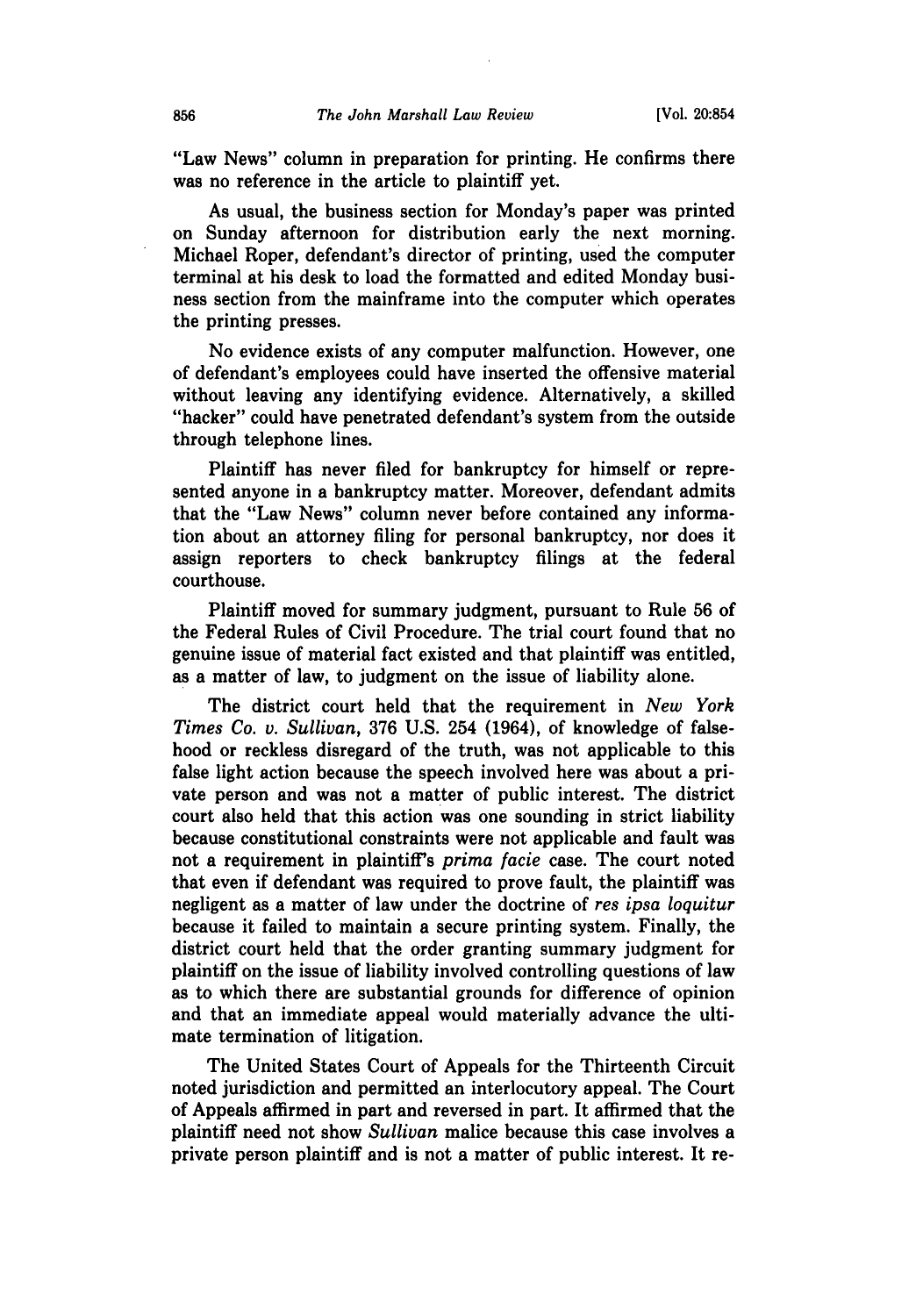versed on the issue of fault and held that *Gertz v. Robert Welch, Inc.,* 418 **U.S. 323** (1974), requires the plaintiff in a false light action to prove at least negligence on the part of defendant. Holding that *res ipsa loquitur* does not satisfy the constitutional mandate that plaintiff prove fault, and finding that the stipulated facts did not support the negligence of defendant with convincing clarity, the Court of Appeals remanded the case for further proceedings.

#### **ANALYSIS**

#### I. **BACKGROUND**

#### **A.** *Common Law False Light Actions*

In the State of Marshall, the *prima facie* case for actions sounding in false light invasion of privacy requires that a plaintiff prove that **(1)** defendant publicized (2) a matter concerning plaintiff **(3)** placing that plaintiff before the public in a false light (4) in a manner **highly** offensive to a reasonable person.

Judicial recognition of a right of privacy is a relatively recent phenomenon in the common law. Although the philosophical basis for the development of this right can be found in history, the seminal law review article **by** Warren and Brandeis was principally responsible for the rise of this tort. Warren and Brandeis, *The Right to Privacy,* 4 Harv. L. Rev. **193 (1890).** They thought that a judicially enforceable right of privacy was necessary in an urban culture with enhanced communication abilities.

The intensity and complexity of life, attendant upon advancing civilization, have rendered necessary some retreat from the world, and man, under the refining influence of culture, has become more sensitive to publicity, so that solitude and privacy have become more essential to the individual; but modern enterprise and invention have, through invasions upon his privacy, subjected him to mental pain and distress, far greater than could be inflicted **by** mere bodily injury.

#### *Id.* at **196.**

About three decades later, the first Restatement of Torts recognized an enforceable right of privacy at common law:

**A** person who unreasonably and seriously interferes with another's interest in not having his affairs known to others or his likeness exhibited to the public is liable to the other.

Restatement of Torts § **867. By** this time, enough case law had developed to support the existence of the new tort. "Modern decisions allow recovery in situations in which it is not possible rationally to use the older bases of recovery, and the interest is now recognized as having an independent existence." *Id.* § **867,** comment **b.**

**By 1960,** there were more than three hundred decisions discuss-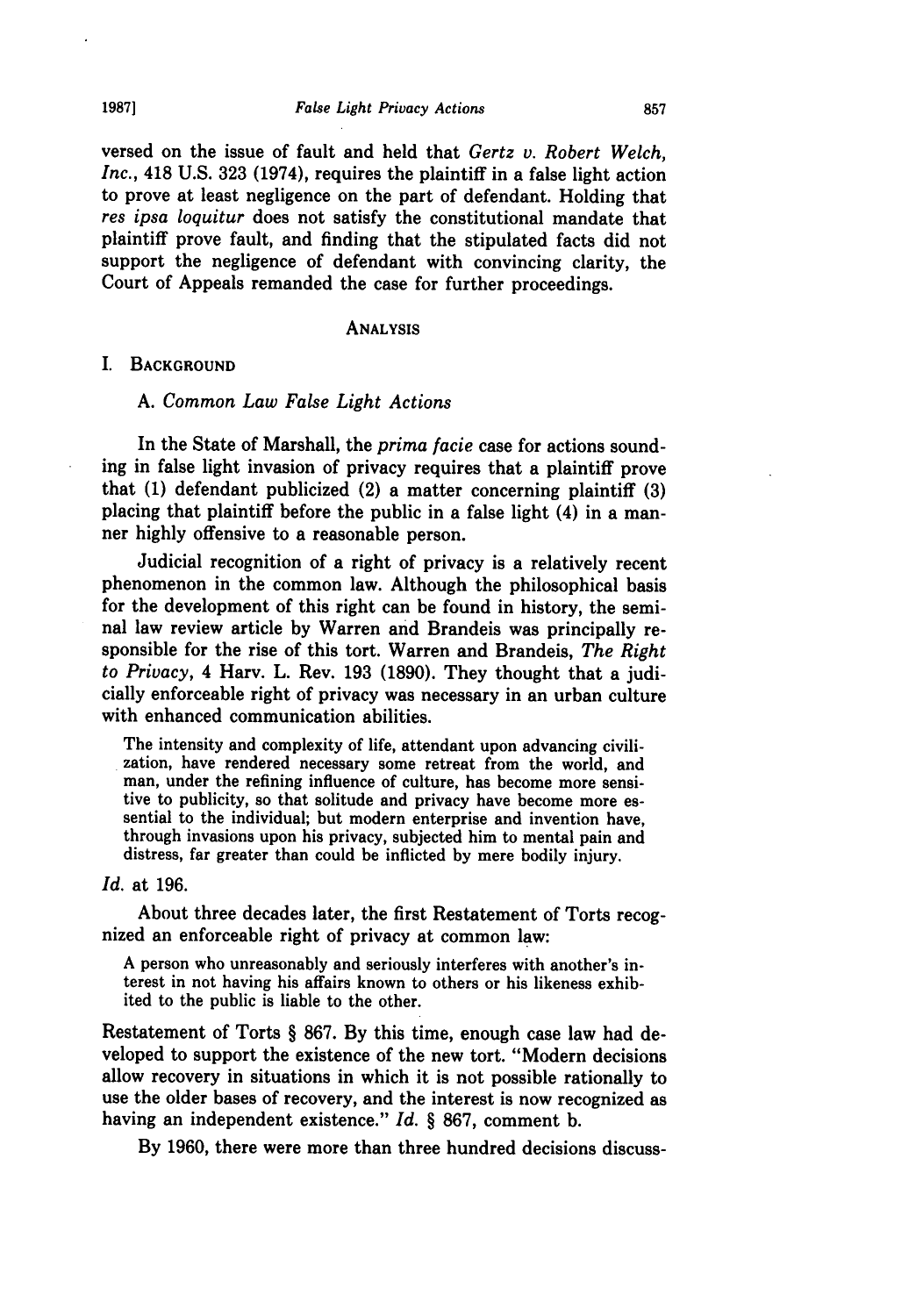ing this privacy right. Prosser, *Privacy,* 48 Cal. L. Rev. 383, **388** (1960). In analyzing these cases, Dean Prosser found not one tort but four.

The law of privacy comprises four distinct kinds of invasion of four different interests of the plaintiff, which are tied together by the common name, but otherwise have almost nothing in common except that each represents an interference with the right of the plaintiff, in the phrase coined by Judge Cooley, "to be let alone." Without any attempt to exact definition, these four torts may be described as follows:

- 1. Intrusion upon the plaintiff's seclusion or solitude, or into his private affairs.
- 2. Public disclosure of embarrassing private facts about the plaintiff.
- 3. Publicity which places the plaintiff in a false light in the public eye.
- 4. Appropriation, for the defendant's advantage, of the plaintiff's name or likeness.

*Id.* at 389 (citations omitted). In analyzing false light actions, Prosser said that "[tihe interest protected is clearly that of reputation, with the same overtones of mental distress as in defamation." *Id.* at 400.

Professor Bloustein disagreed with Prosser and, in a discussion that appears to be consistent with the Warren and Brandeis thesis, concluded that the privacy right protects against affronts to human dignity.

An intrusion on our privacy threatens our liberty as individuals to do as we will, just as an assault, a battery or imprisonment of our person does. And just as we may regard these latter torts as offenses to the reasonable sense of personal dignity, as offensive to our concept of individualism and the liberty it entails, so too should we regard privacy as a dignitary tort.

Bloustein, *Privacy as an Aspect of Human Dignity: An Answer to Dean Prosser,* 39 N.Y.U.L. Rev. 962, (1964) (citations omitted).

The most recent hornbook bearing Prosser's name but written by other editors, appears to accept Bloustein's approach:

The action for defamation and the action for invasion of privacy should be carefully distinguished. The former is to protect a person's interest in good reputation . **. .** . The latter is to protect a person's interest in being let alone. . **..**

W.P. Keeton, D. Dobbs, R. Keeton and D. Owen, *Prosser and Keeton on the Law of Torts* § 117, at 864 (5th Ed. 1984).

The Second Restatement of Torts now recognizes these four distinct branches of the privacy tort, including false light. Restatement (Second) of Torts, §§ 652 (1977). There continues to be disagreement in the case law about the nature of the protected interest.

Ť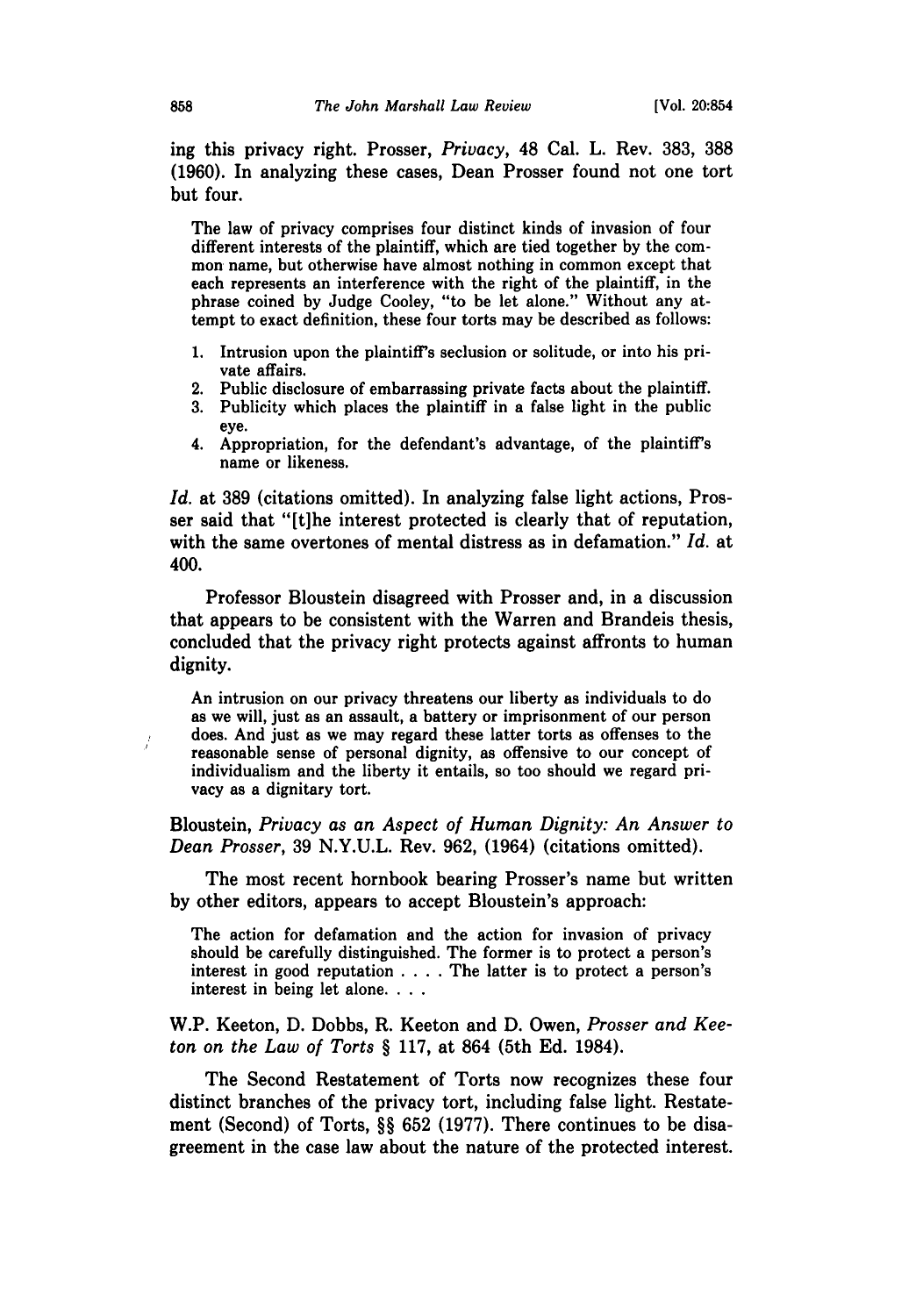#### *B. Publicity in False Light Actions*

In false light privacy actions, the plaintiff must prove general publicity of the offensive material. Publicity for false light actions differs from publication in defamation actions.

Publication, in that sense, is a word of art, which includes any communication by the defendant to a third person. Publicity, on the other hand, means that the matter is made public, by communicating it to the public at large, or to so many persons that the matter must be regarded as substantially certain to become one of public knowledge. The difference is not one of the means of communication, which may be oral, written or by any other means. It is one of a communication that reaches, or is sure to reach, the public.

Restatement (Second) of Torts § 652D comment a (1977). In the problem case, no question should arise that publication in the newspaper constituted sufficient publicity. Whether the defendant is responsible for the publication is another matter.

Although responsibility for publicity has not arisen in a false light context, it has been held that a proprietor can be liable for defamation published through the proprietor's system, even though the proprietor himself does not know of the publication or had initially caused it.

In *World Publishing Co. v. Minahan,* **70** Okla. **107, 173** P. **815 (1918),** the court found the editor of a newspaper liable for the publication of a defamatory article which was published while he was away on vacation. The court stated: "The managing editor of a newspaper is equally liable with the proprietor for the publication of a libelous article, and this whether he knows of the publication or not, as it is his duty to know the contents of all articles published." *Id.* at **110, 173** P. at **817.**

In *Paton v. Great Northwestern Telegraph Co.,* 141 Minn. 430, **170** N.W. **511 (1919),** the court found the telegraph company liable for the publication of patently defamatory matter that it received and sent over its equipment without making any inquiry as to its truth or falsity. The court stated: **"A** telegraph company may be required to respond in damages for transmitting and delivering a message libelous on its face, unless the message be privileged or the charge be justified." *Id.* at 433, **170** N.W. at **511.** The court added that a communication is "privileged if the operator acted carefully and in good faith, but was not privileged if he was negligent or wanting in good faith, in sending it." *Id.* at 433-34, **170** N.W. at **512.**

In *Pettengill v. Booth Newspapers, Inc.,* **88** Mich. **App. 587, 278 N.W.2d 682 (1979),** plaintiff sued for libel because of an item inserted **by** an unknown employee in the defendant's classified advertisements.

**1987]**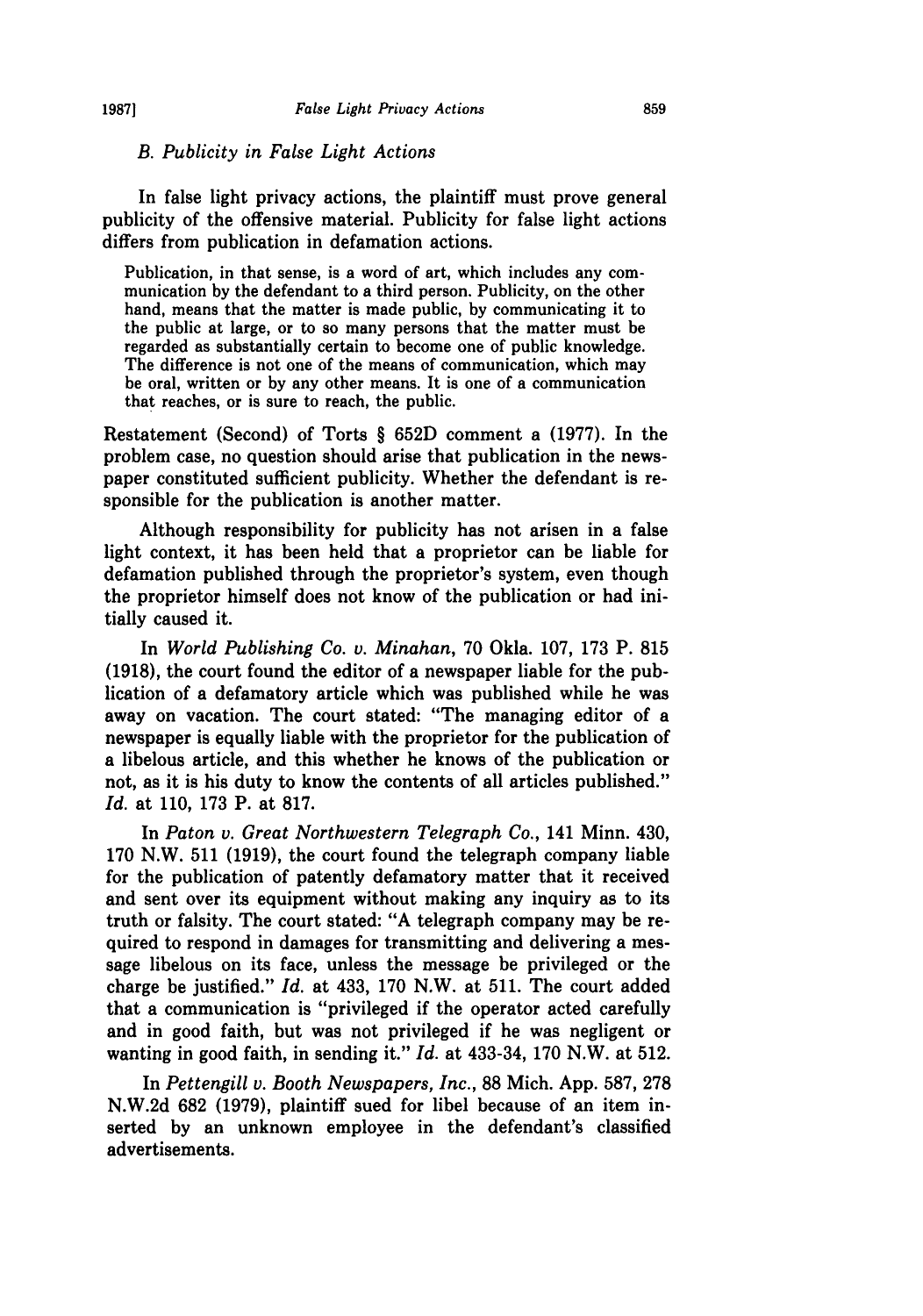In defendant's motion for summary judgment and affidavit it excuses the publication on the basis that the procedure for processing classified advertisements is **highly** automated and that the libelous matter was inserted **by** an unknown employee. Defendant did not answer plaintiff's complaint that defendant negligently failed to proofread the newspaper.

We do not think that defendant can hide behind the theory that a "phantom writer" is responsible for its negligence.

#### *Id.* at **591, 278 N.W.2d** at 684.

On the other hand, the following cases are instances where the courts have *not* found the defendant's duty or participation to be sufficient to establish responsibility for the publication of defamatory matter.

In *Scott v. Hull,* 22 Ohio **App. 2d** 141, **259 N.E.2d 160 (1970),** the court held that the defendants were not liable for defamation where an unknown person inscribed defamatory graffiti on the exterior wall of a building owned and maintained **by** the defendants. The court said that liability for defamation must be "predicted upon actual publication **by** the defendant or on the defendant's ratification of a publication **by** another." *Id.* at 143, **259 N.E.2d** at **161.** Publication involves "a positive act, or something done **by** the person sought to be charged, malfeasance in the case of an intentional defamatory publication and misfeasance in the case of a negligent defamatory publication. Nonfeasance, on the other hand, is not a predicate for liability." *Id.* at 144, **259 N.E.2d** at **162.**

The court in *Folwell v. Miller,* 145 F. 495 **(2d** Cir. **1906),** held that the president of a newspaper was not individually liable for a libel published in his absence. The court said that "when it appears affirmatively that [defendant] was not on duty during any part of the time between the reception of the libelous matter **by** the newspaper and the publication, and could not have had any actual part in composing or publishing, we think he cannot be held liable without disregarding the settled rule of law **by** which no man is bound for the tortious act of another over whom he was not a master's power of control." *Id.* at 497.

The court in *Summit Hotel Co. v. National Broadcasting Co.,* **336** Pa. **182, 8 A.2d 302 (1939),** did not find the defendant radio station liable for an impromptu defamatory statement extemporaneously spoken **by** a person hired **by** a lessee and not in the employ of the defendant. The court concluded that the broadcaster's liability is extinguished through its exercise of due care in the selection of a lessee and the inspection and editing of the script to be broadcast: **"[A]** broadcasting company that leases its time and facilities to another, whose agents carry on the program, is not liable for an interjected defamatory remark where it appears that it exercised due care in the selection of the lessee, and, having inspected and edited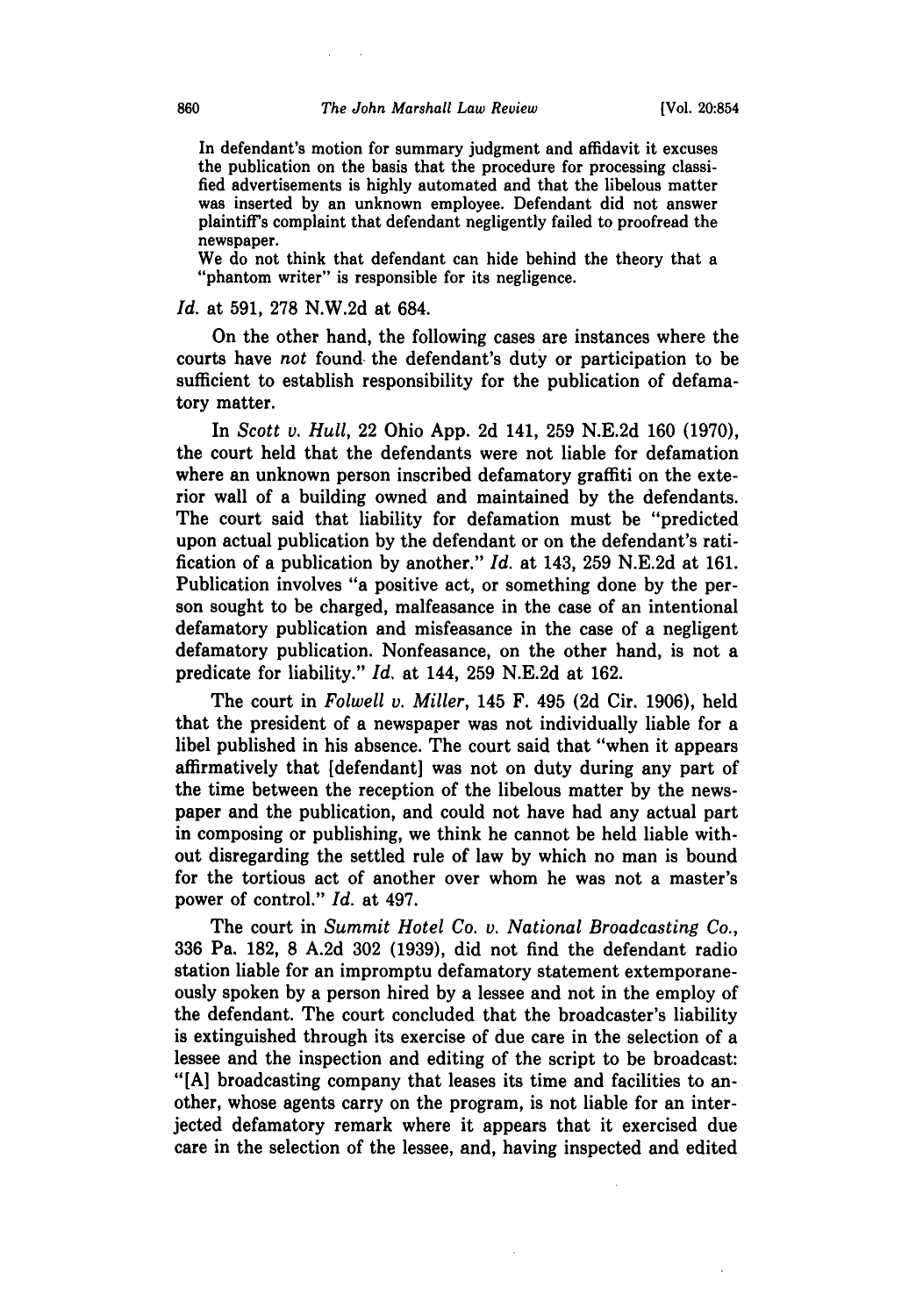the script, had no reason to believe an extemporaneous defamatory remark would be made." *Id.* at 204, **8 A.2d** at **312.**

#### *C. The Evolution of Sullivan Malice*

It is well settled that defenses applicable to defamation also ap**ply** to the false light privacy tort. Because the privacy tort also involves publication of false speech, constitutional constraints on defamation also may be applicable to false light privacy.

Prior to 1964, defamatory publications were not considered to be within constitutionally protected speech because they were false statements and the constitution was held to protect the truth, not lies. The law of defamation was the sole province of state courts and legislatures. *Beauharnais v. Illinois,* 343 **U.S. 250, 266 (1952).** In *New York Times Co. v. Sullivan,* **376 U.S.** 254, **283** (1964), the United States Supreme Court said that even some falsity was protected **by** the Constitution and held that "the Constitution delineates a State's power to award damages for libel in actions brought **by** *public officials* against critics of their official conduct." (emphasis added). Subsequent to *Sullivan,* the Court developed the scope of the constitutional limitations on state defamation law in an attempt to reach an accommodation between the states' interests in compensating individuals for harm to reputation and first amendment concerns for free speech. *Gertz v. Robert Welch, Inc.,* 418 **U.S. 323,** 341- 43 (1974).

The plaintiff in *Sullivan* alleged that he had been libeled **by** statements made in an advertisement published in the defendant's newspaper. **376 U.S.** at **256-57.** The advertisement concerned widespread, non-violent demonstrations staged **by** black students at Alabama State College in support of their rights guaranteed **by** the Constitution. The advertisement claimed that these students were being met **by** a wave of terror. The plaintiff was the commissioner of police when the incidents occurred. Some of the statements in the advertisement were inaccurate descriptions of the events.

The Court stated that the case must be considered in the context of "a profound national commitment to the principle that debate on public issues should be uninhibited, robust, and wide-open, and that it may well include vehement, caustic, and sometimes unpleasantly sharp attacks on government and public officials." **376 U.S.** at **270.** The Court also noted that the advertisement concerned a "movement whose existence and objectives are matters of the highest public interest and concern." *Id.* Thus, the advertisement clearly qualified for constitutional protection.

The *Sullivan* Court further ruled that "neither factual error nor defamatory content suffices to remove the constitutional shield from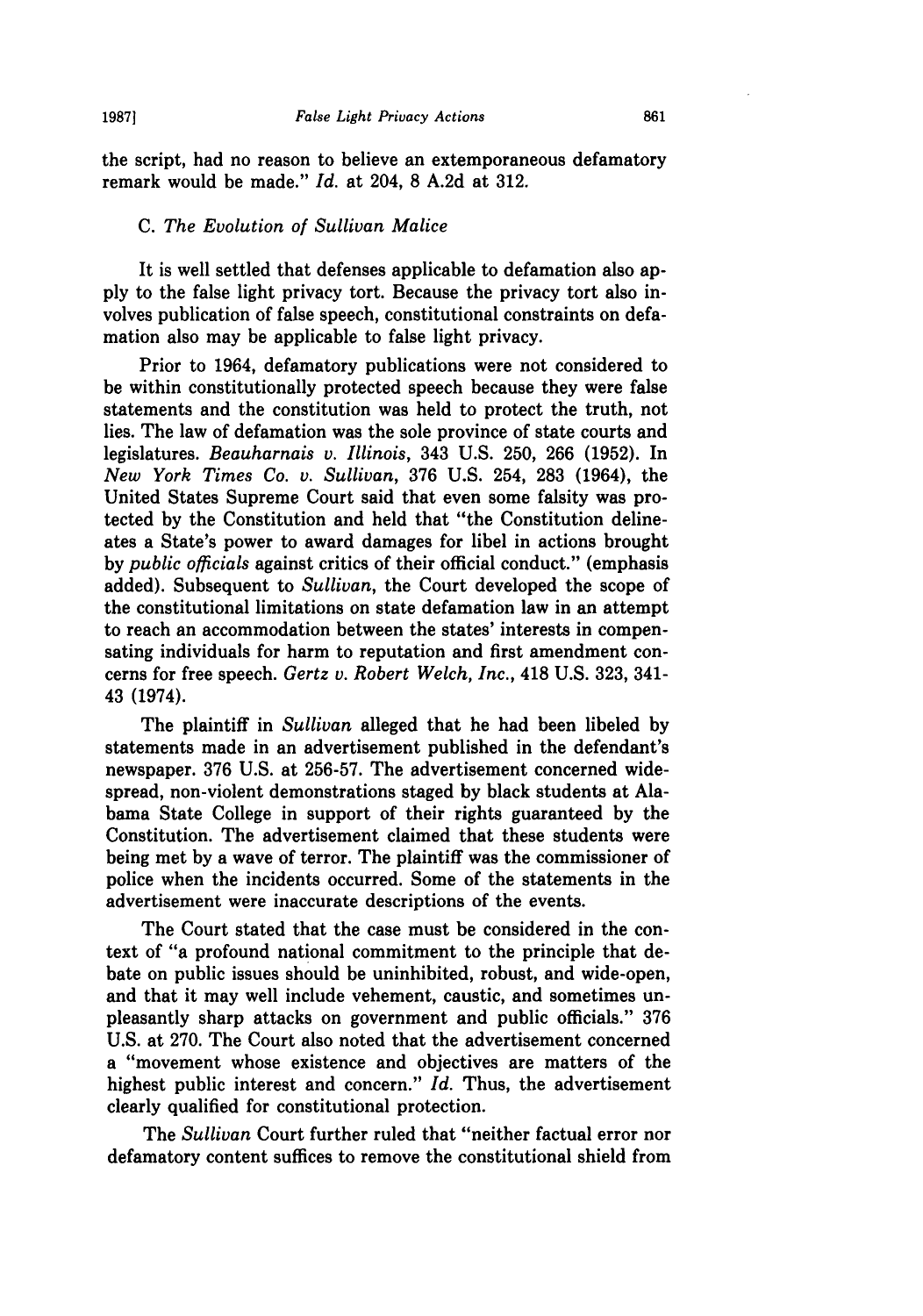criticism of official conduct." *Id.* at **273.** The common law rule allowing only truth as a defense to libel actions was held inadequate to protect first amendment rights. *Id.* at 278. Requiring critics of official conduct to guarantee the truth of all factual assertions may deter them "from voicing their criticism, even though it is believed to be true and even though it is in fact true, because of doubt whether it can be proved in court or fear of the expense of having to do **so.** . **.** . The rule thus dampens the vigor and limits the variety of public debate." *Id.* at 279. Therefore, a public official cannot recover "damages for a defamatory falsehood relating to this official conduct unless he proves that the statement was made with 'actual malice' -- that is, with knowledge that it was false or with reckless disregard of whether it was false or not." *Id.* at 279-80.

The *Sullivan* malice standard was subsequently extended by the Supreme Court to cases in which the plaintiff is a "public figure." *Curtis Publishing Co. v. Butts,* 388 U.S. 130 (1967); *Associated Press v. Walker,* 388 U.S. 130 (1967). In *Butts,* an article published in the defendant's magazine accused the plaintiff, the athletic director at the University of Georgia, of conspiring to "fix" a football game. 388 U.S. at 135-36.

In *Walker,* the defendant released a news dispatch giving an account of a riot that erupted because of federal efforts to enforce a court decree ordering the enrollment of a black man as a student in the University of Mississippi. 388 U.S. at 140. The dispatch stated that the plaintiff led a violent crowd in a charge against federal marshalls on the campus. Although the plaintiff was a private citizen at the time of the riot and publication, he "had made a number of strong statements against such action which had received wide publicity" and "could fairly be deemed a man of some political prominence." *Id.* In both cases, the Court held that since the individuals were public figures, they must prove *Sullivan* malice to recover for the defamatory statements.

In *Rosenbloom v. Metromedia, Inc.,* 403 U.S. 29 (1970), the defendant's radio station broadcast news reports concerning the plaintiff's arrest for possession of obscene literature. *Id.* at 34-35. The plaintiff filed a libel action for damages after he was acquitted of criminal obscenity charges upon a ruling that the magazines were not obscene. *Id.* at 36.

In affirming the Court of Appeals, which reversed an award of damages for the plaintiff, the Supreme Court applied the *Sullivan* malice standard. The Court ruled that the standard applies "to all discussion and communication involving matters of public or general concern, without regard to whether the persons involved are famous or anonymous." *Id.* at 43-44. The Court did not define what "an issue of public or general concern" means, but explained that "it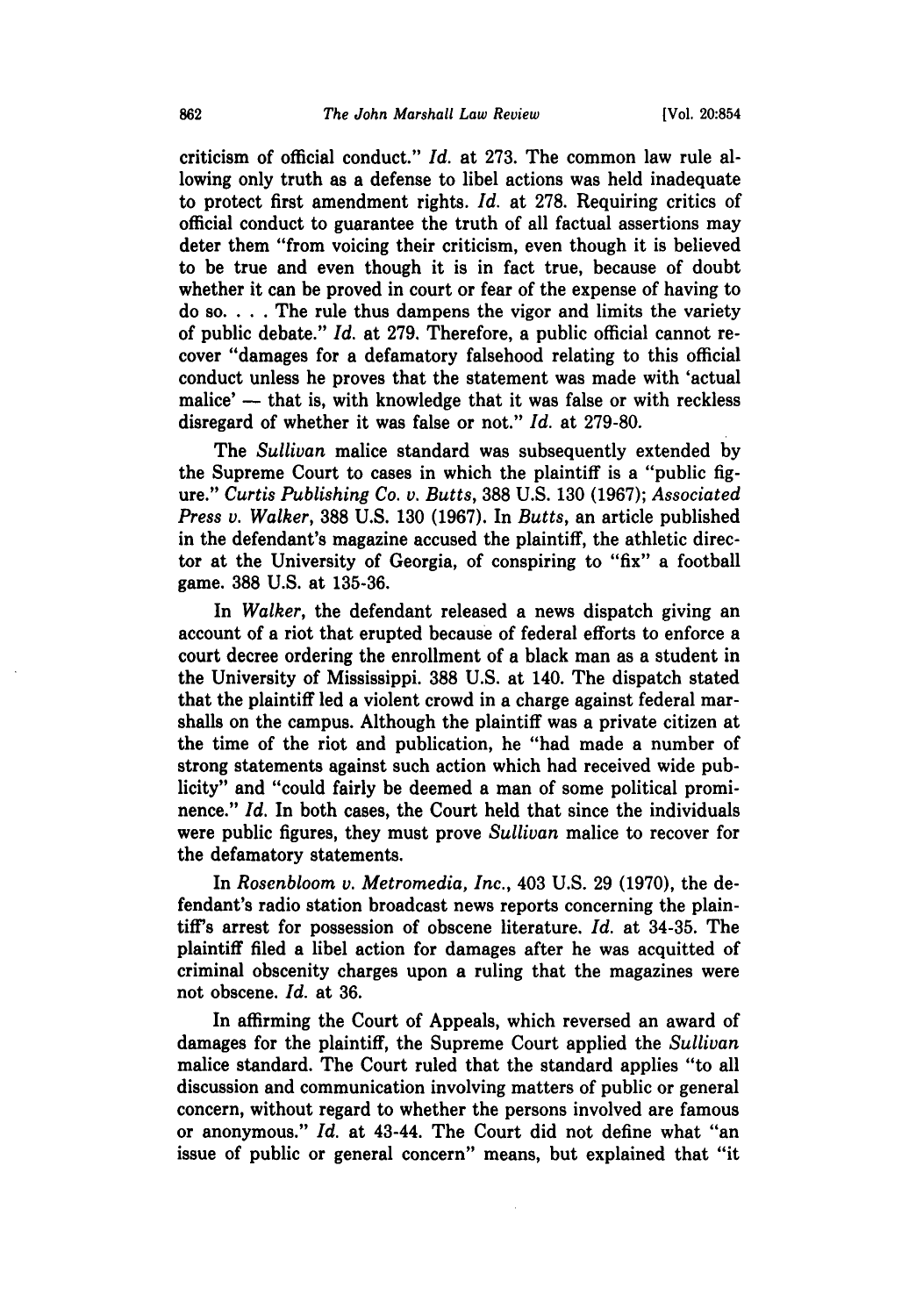was leaving the definition of the reach of that term to future cases." *Id.* at 44-45.

Four years later, *Rosenbloom* was limited **by** the Supreme Court in *Gertz v. Robert Welch, Inc.,* 418 **U.S. 323,** 346 (1974). The *Gertz* Court held that "the *New York Times [Sullivan]* rule states an accommodation between [the first amendment] concern and the limited state interest present in the context of libel actions brought **by** public persons." *Id.* at 343. The Court said that

the States should retain substantial latitude in their efforts to enforce a legal remedy for defamatory falsehoods injurious to the reputation of a private individual. The extension of the *New York Times* test proposed **by** the *Rosenbloom* plurality would abridge this legitimate state interest to a degree that we find unacceptable. And it would occasion that additional difficulty of forcing state and federal judges to decide on an ad hoc basis which publications address issues of 'general or public interest' and which do not - to determine, in the words of Mr. Justice Marshall, 'what information is relevant to selfgovernment.'

#### *Id.*

As a result, the *Sullivan* malice standard was not required simply because the defamatory statement involved issues of general or public interest.

In *Gertz,* the defendant was publisher of a monthly magazine expressing the views of the John Birch Society. 418 **U.S.** at **325-26.** An article appeared in the magazine in March, **1969,** entitled "FRAME-UP: Richard Nuccio and The War On Police." Nuccio was a policeman who was tried for the murder of a youth. The youth's family was represented **by** Elmer Gertz, who was portrayed in the article as the architect of a "frame-up." The article, which warned of a nationwide communist conspiracy to discredit police, made several false and inaccurate statements about him.

The Court held that the plaintiff was neither a public official nor a public figure, and that the *Sullivan* malice standard did not apply. *Id.* at 345-46. In defining the appropriate standard of liability, the Court stated: "[W]e hold that, so long as they do not impose liability without fault, the States may define for themselves the appropriate standard of liability for a publisher or broadcaster of defamatory falsehood injurious to a private individual." *Id.* This approach "recognizes the strength of the legitimate state interest in compensating private individuals for wrongful injury to reputation, yet shields the press and broadcast media from the rigors of a strict liability for defamation." *Id.* at 348. Accordingly, a private plaintiff must establish at least negligence to recover in a libel action.

The "strong and legitimate state interest in compensating private individuals" is the basis of the *Gertz* standard. *Id.* at 348-49. However, "this countervailing state interest extends no further than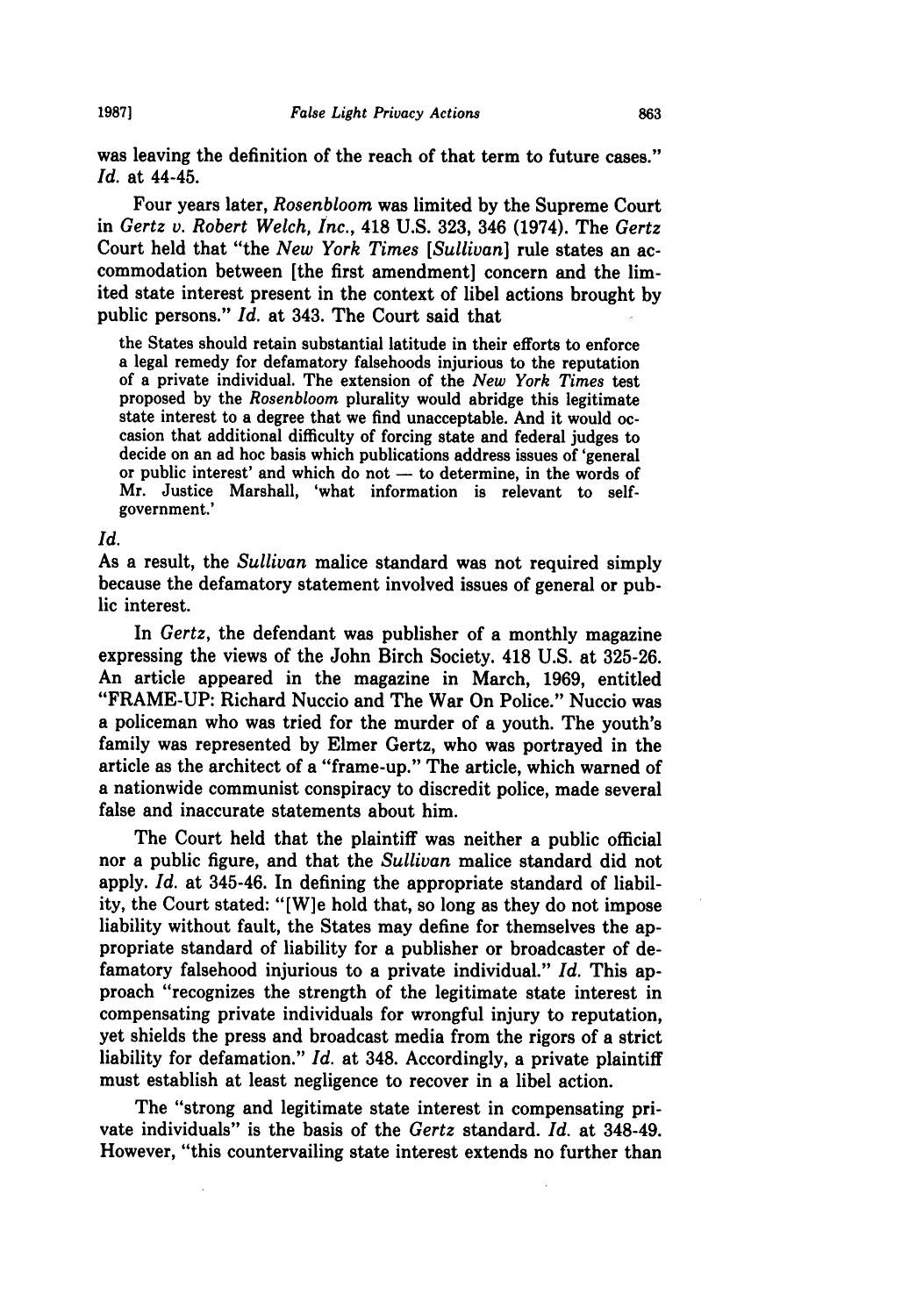compensation for actual injury;" therefore, "States may not permit recovery of presumed or punitive damages, at least when liability is not based on a showing of knowledge of falsity or reckless disregard for the truth." *Id.* The Court reasoned that the possibility of presumed and punitive damages "compounds the potential of any system of liability for defamatory falsehood to inhibit the vigorous exercise of First Amendment freedoms." *Id.* at 349-50. Consequently, under *Gertz*, presumed and punitive damages cannot be recovered by a private plaintiff absent a showing of *Sullivan* malice, though actual damages can be recovered for mere negligence alone.

Last year, the Supreme Court addressed the application of *Gertz* in *Dun & Bradstreet, Inc. v. Greenmoss Builders, Inc.,* 472 U.S. 749 (1985). In *Greenmoss Builders,* a contractor brought a defamation action against a credit reporting agency. The defendant had erroneously reported that the plaintiff had filed a voluntary petition for bankruptcy, and defendant grossly misrepresented the plaintiff's assets and liabilities. This report was sent to five of the defendant's subscribers pursuant to an agreement under which the subscribers would not reveal the information to others. *Id.* at **751.**

The Supreme Court held that a distinction must be made between "matters of public concern" and "matters of purely private concern." *Id.* at **758-60.** In applying the *Gertz* approach of balancing the State's interest against the first amendment interest, the Court held that the State interest was "strong and legitimate." *Id.* at **757.** However, the Court found that the first amendment interest involved here was "less important" than that involved in *Gertz. Id.* at 758. The Court explained that "[i]t is speech on 'matters of public concern' that is at the heart of the First Amendment's protection." *Id.* On the other hand, "speech on matters of purely private concern is of less First Amendment concern." *Id.* at **759.**

Accordingly, the Court held that *Sullivan* malice was not required for punitive damages in an action **by** a private plaintiff when no matter of public concern was involved. The court reasoned that "[tihere is no threat to the free and robust debate of public issues; there is no potential interference with a meaningful dialogue of ideas concerning self-government; and there is no threat of liability causing a reaction of self-censorship **by** the press." *Id.* at **760.**

With the change in the application of *Sullivan* malice in *Greenmoss Builders,* the relation of *Gertz* to actions involving private plaintiffs and speech about matters not of public concern appears to be an open question. Is *Gertz* entirely inapplicable in such cases?

If *Gertz* is to be distinguished from this case, on the ground that it applies only where the allegedly false publication deals with a matter of general or public importance, then where the false publication does not deal with such a matter, the common-law rules would apply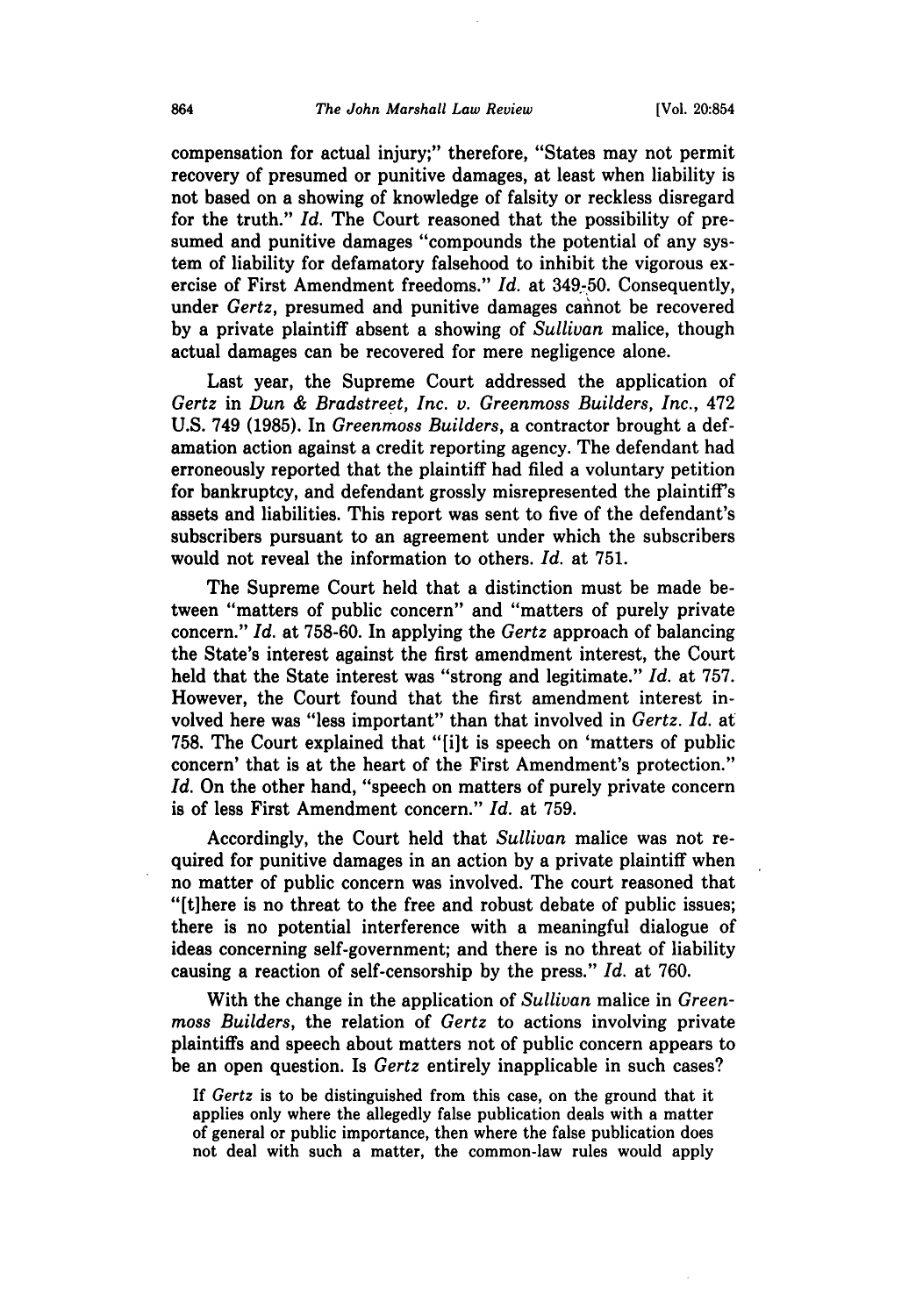whether the defendant is a member of the media or other public disseminator or a non-media individual publishing privately. Although Justice Powell speaks only of the inapplicability of the *Gertz* rule with respect to presumed and punitive damages, it must be that the *Gertz* requirement of some kind of fault on the part of the defendant is also inapplicable in cases such as this.

*Dun & Bradstreet, Inc. v. Greenmoss Builders, Inc.,* 472 U.S. at 773-74 (White, J., concurring).

Although the *Greenmoss* Court held that the media/nonmedia distinction was not the basis for determining whether *Gertz* should be applied, that distinction was raised once again in the case of *Philadelphia Newspapers, Inc. v. Hepps,* 106 S. Ct. 1558 (1986). In that case, plaintiff store owners brought an action against the defendant newspaper for publishing five articles in which the plaintiff was linked to organized crime and accused of having improperly influenced the state governmental processes. The trial court, following the *Gertz* case, instructed the jury that the plaintiffs bore the burden of proving the falsity of the allegations. (At common law, a defamatory publication was presumed to be false so that the burden was on the defendant to prove substantial truth as a defense.) The state supreme court reversed, holding that the requirement that the plaintiff prove negligence, as *Gertz* demanded, did not also require proof of falsity. On appeal, in a 5-4 opinion, the Supreme Court reversed, holding that when the case involved a private plaintiff, a media defendant, and a matter of public concern, then falsity as well as fault was a burden on the plaintiff and could not be presumed. Of particular interest in *Hepps* is the following footnote:

We also have no occasion to consider the quantity of proof of falsity that a private figure plaintiff must present to recover damages. Nor need we consider what standards would apply if the plaintiff sues a nonmedia defendant **...** [cite omitted] or if a State were to provide a plaintiff with the opportunity to obtain a judgment that declared the speech at issue to be false but did not give rise to liability for damages.

*Hepps,* 106 S. Ct. 1558, 1565, n.4 (1986).

Justice Brennan, in a concurring opinion, simply noted that he believed the burden of falsity belonged to every plaintiff, regardless of whether or not a media defendant was involved. *Id.* at 1565-66 (Brennan, J., concurring). Accordingly, only a plurality of the court supports the media/nonmedia distinction in *Hepps.*

It appears, therefore, for the time being, that the court has left open the following issue to be resolved in future cases: Though the plaintiff must prove fault by "clear and convincing" evidence when *Sullivan* malice is required, does a lesser standard apply to negligence by a media defendant?

In summary, then, the principal cases provide as follows: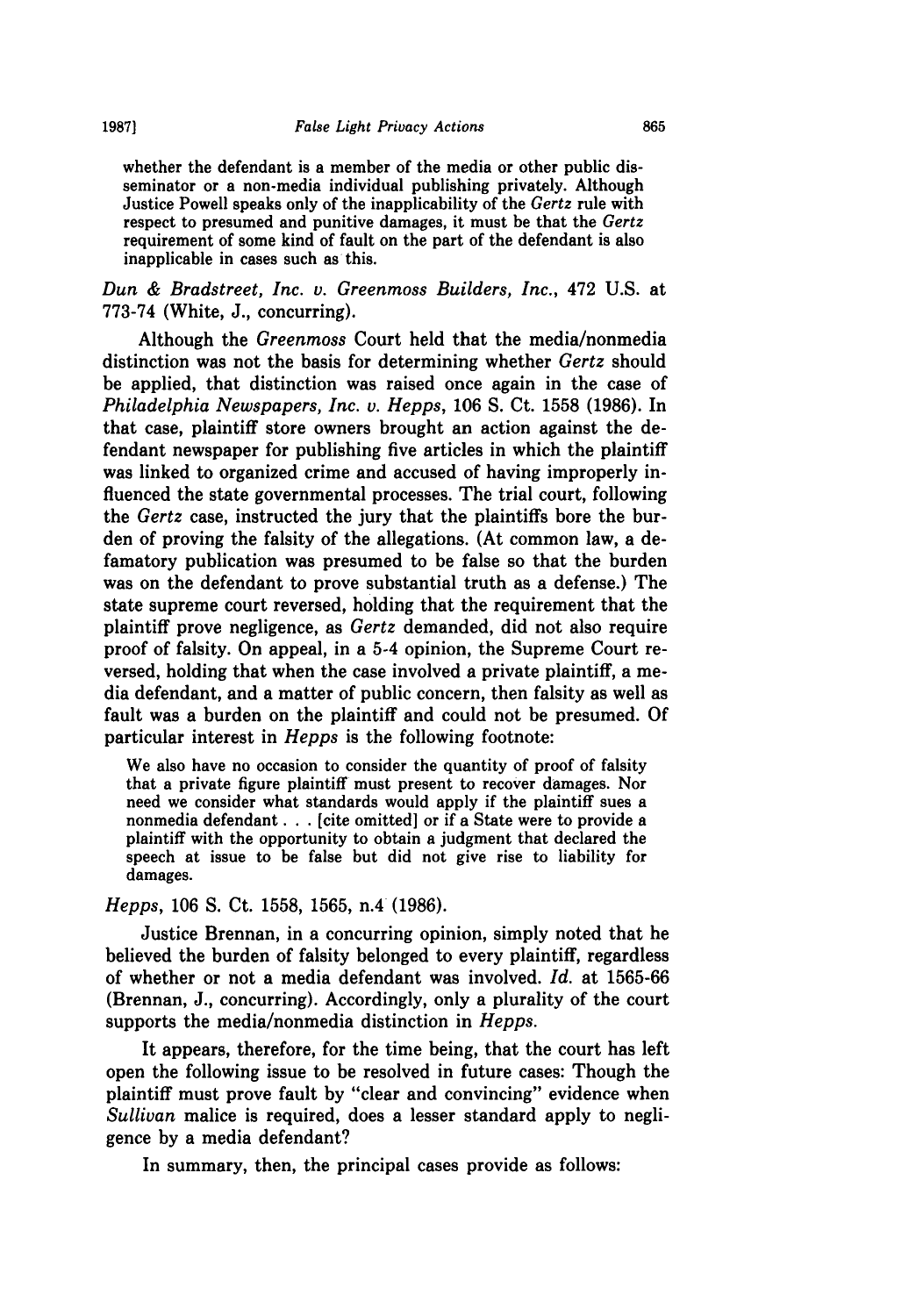*1. New York Times v. Sullivan* enunciated the *"Sullivan* malice" (deliberate or reckless falsity) standard, which must be alleged and proved if a public official is the defamation plaintiff.

2. *Walker* and *Butts* extended the *Sullivan* malice requirement to public figure defamation plaintiffs.

*3. Gertz* said that matters of general or public interest did *not* perforce require *Sullivan* malice. A private defamation plaintiff could recover actual damages in accord with state law, except that liability could not be imposed without fault. Accordingly, *Gertz* require the proof of negligence at least. To recover presumed or punitive damages, however, the plaintiff must allege and prove *Sullivan* malice.

*4. Greenmoss Builders* limited *Gertz* on the question of punitive damages to matters of public concern. Whether state law governs other aspects of defamation actions brought by private plaintiffs regarding communications that do not involve matters of public concern was not specifically addressed in the majority opinion. *Sullivan* malice would be required to recover punitive damages if the defamation involved a matter of public concern.

*5. Hepps* held that the falsity of the speech must also be proven by the plaintiff when the media is a defendant.

It is uncontested in the instant case that the speech involves a private matter. Thus, that issue was not addressed in the order granting certiorari.

# II. **WHAT STANDARD DOES THE CONSTITUTION REQUIRE THAT A PLAINTIFF PROVE IN A FALSE LIGHT ACTION:** *Sullivan* **MALICE OR NEGLIGENCE?**

The Restatement of Torts incorporates the *Sullivan* malice standard into its *prima facie* case for false light actions.

§ **652E.** Publicity Placing Person In False Light One who gives publicity to a **matter concerning another that places** the other before the public in a false light is subject to liability to the other for invasion of his privacy, if

(a) the false light in which the other was placed would be **highly offensive to a reasonable person, and**

**(b)** the actor had knowledge of or acted in reckless disregard as to the falsity of the publicized matter and the false light in **which the other would be placed.**

Restatement (Second) of Torts § **652E (1977). A caveat, however,** follows immediately after this section:

The Institute takes no position on whether there are any circumstances under which recovery can be obtained under this Section if the actor did not know of or act with reckless disregard as to the fal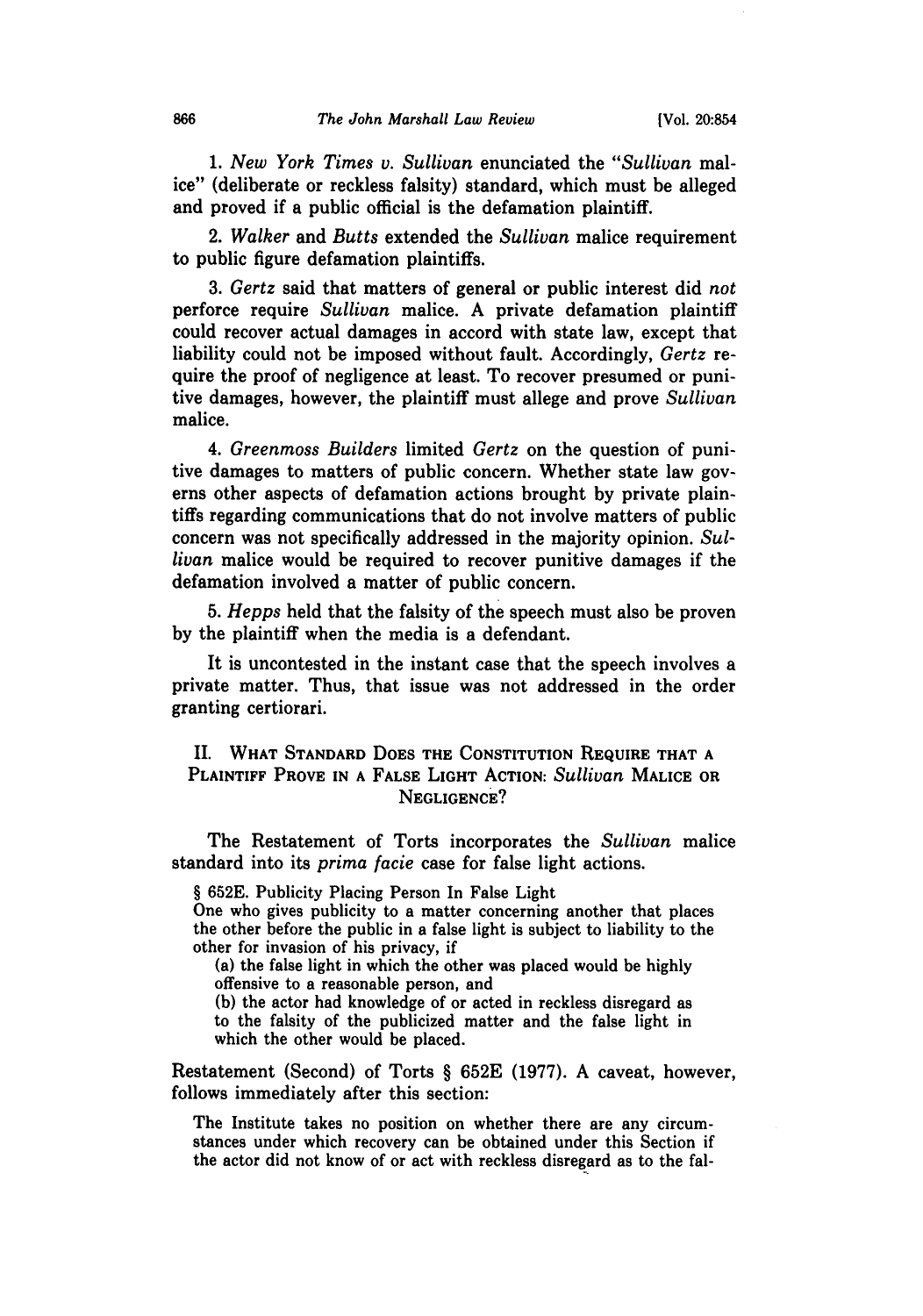sity of the matter publicized and the false light in which the other would be placed but was negligent in regard to these matters.

*Id.* The Restatement position was based upon the *pre-Gertz* law, and only the caveat acknowledges the *post-Gertz* trend.

In *Time, Inc. v. Hill,* **385 U.S.** 374, **387-88 (1967),** the Court, in *a pre-Gertz* decision, held that in a false light privacy case the plaintiff, a "newsworthy person," was required to prove *Sullivan* malice. The Court applied *Sullivan* malice in this matter of public interest but noted that this conclusion was reached only **by** applying first amendment principles in *Sullivan. Id.* at **390-91.**

Months after *Gertz* was decided, a false light case arose where a newspaper published a false story about the poverty of a family whose father had been killed when a bridge collapsed. *Cantrell v. Forest City Publishing* Co., 419 **U.S.** 245 (1974). The trial judge had instructed the jury that liability would attach only upon a finding that the newspaper acted with *Sullivan* malice. *Id.* The plaintiff had alleged *Sullivan* malice, and on appeal the matter was not raised. *Id.* The Supreme Court stated:

Consequently, this case presents no occasion to consider whether a State may constitutionally apply a more relaxed standard of liability for a publisher or broadcaster of false statements injurious to a private individual under a false-light theory of invasion of privacy, or whether the constitutional standard announced in *Time, Inc. v. Hill* applies to all false-light cases. *Cf Gertz v. Robert Welch, Inc.,* 418 **U.S. 323.**

*Id.* at **250-51.** However, the continued validity of *Time, Inc. v. Hill* was questioned **by** Justice Powell in his concurring opinion in *Cox Broadcasting Corp. v. Cohn,* 420 **U.S.** 469 **(1975):**

The Court's abandonment [in *Gertz]* of the "matter of general or public interest" standard as the determinative factor for deciding whether to apply the *New York Times* malice standard to defamation litigation brought **by** private individuals **. . .** calls into question the conceptual basis of *Time, Inc. v. Hill.* In neither *Gertz* nor our more recent decision in *Cantrell v. Forest City Publishing Co.,* . **. .** however, have we been called upon to determine whether a State may constitutionally apply a more relaxed standard of liability under a false-light theory of invasion of privacy.

*Id.* at 498 n.2 (Powell, **J.,** concurring).

Some states have adopted the Restatement's language for false light and have incorporated the *Sullivan* malice standard into the *prima facie* case without regard to the caveat quoted above.

One case shows the possible anomaly created if *Sullivan* malice is mandated in all false light cases. *Dodrill v. Arkansas Democrat* Co., **265** Ark. **628, 590 S.W.2d** 840 **(1979),** *cert. denied,* 444 **U.S. 1076 (1980).** An attorney had been suspended for misconduct; reinstatement was predicated upon his re-taking and passing the bar. *Id.* at

**1987]**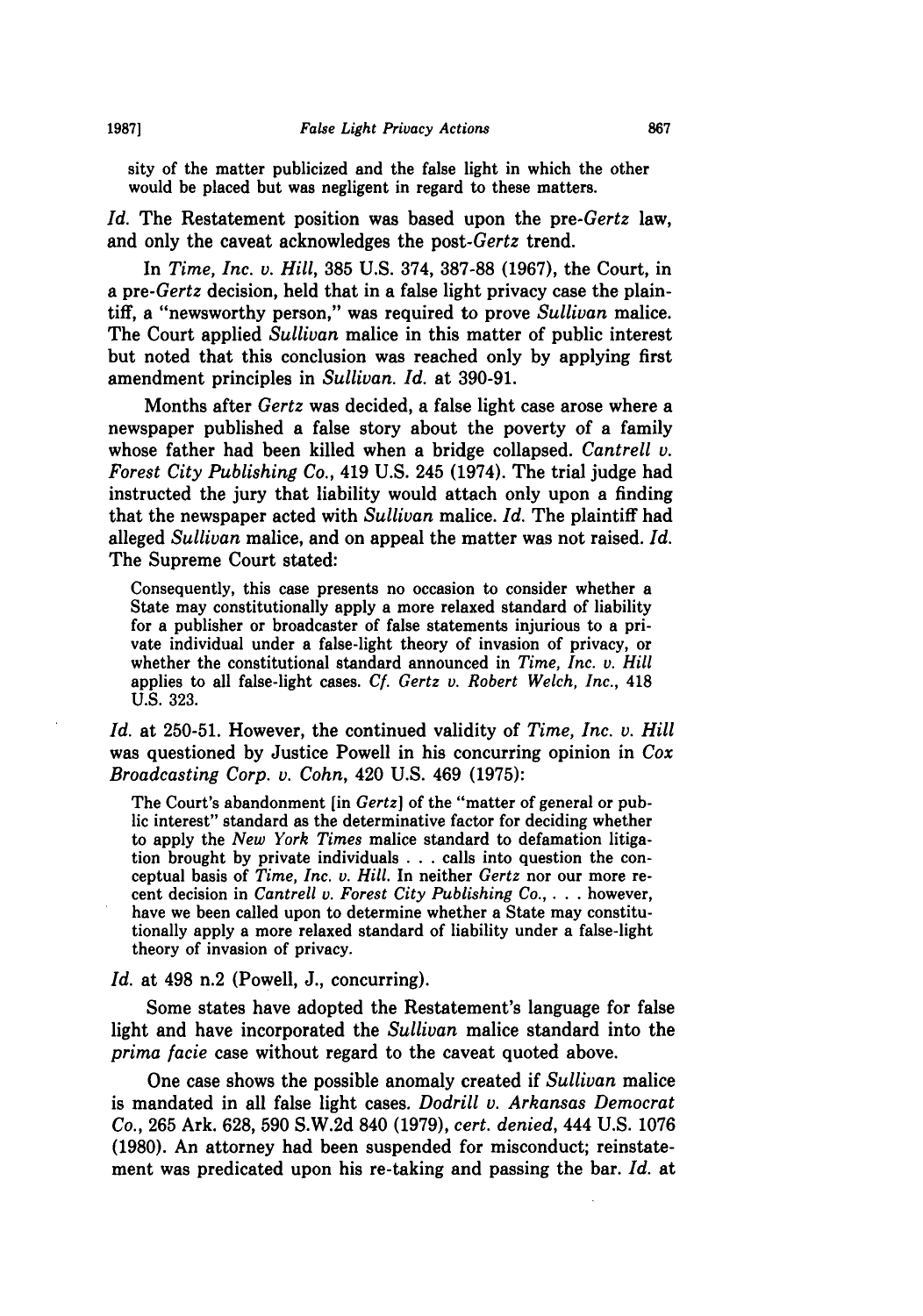**631, 590 S.W.2d** at 841. Although the bar examiners customarily supplied defendant newspaper with the names of all of those passing the bar, plaintiff's name was not on the list. *Id.* The newspaper falsely reported that plaintiff failed the bar. *Id.* at **632, 590 S.W.2d** at 841. The plaintiff sued for libel and false light invasion of privacy. *Id.* at **633, 590 S.W.2d** at 842. Applying *Gertz* and its progeny, the Arkansas Supreme Court concluded that plaintiff was not a public figure, therefore *Sullivan* malice need not be proven in the libel claim. *Id.* at **634-37, 590 S.W.2d** at 843-44. Relying upon both *Time, Inc. v. Hill,* and the Restatement approach, the court held that plaintiff had to prove *Sullivan* malice to support his false light claim. *Id.* at **639, 590 S.W.2d** at 845.

Other jurisdictions have held that proof of *Sullivan* malice is not constitutionally mandated in all false light actions. In *Wood v. Hustler,* **736 F.2d** 1084 (5th Cir. 1984) *cert. denied,* **105 S.** Ct. **783 (1985),** the Fifth Circuit considered whether a private figure plaintiff was required to prove *Sullivan* malice in a false light action against a media defendant. The *Wood* court held that a private-figure false light plaintiff need not prove *Sullivan* malice against a media defendant. *Id.* at **1091.** The *Wood* court reasoned that application of the actual malice standard in *Time, Inc. v. Hill* was justified because published material was a question of public concern. However, the authority of *Time, Inc. v. Hill,* is undermined when the subject matter is of private concern. Consequently, the private figure plaintiff in *Wood* prevailed against a media defendant who negligently placed that plaintiff in a false light. *Id.* at **1092.**

Similarly the Supreme Court of Appeals of West Virginia held that in light of decisions subsequent to *Time, Inc. v. Hill,* the *Sullivan* malice requirement is no longer applicable in privacy actions against media defendants, at least where private figures are concerned. *Crump v. Beckley Newspapers,* **320 S.E.2d 70, 89** (W. Va. 1984). Citing *Gertz,* the court held that in the absence of a constitutionally privileged communication, the test to be applied in a false light invasion of privacy action against media defendant is negligence, i.e., what a reasonable person would have done under like circumstances. *Id.*

# III. **DOES THE APPLICATION OF THE DOCTRINE OF** *Res Ipsa Loquitur* **SATISFY CONSTITUTIONAL REQUIREMENTS OF PROOF OF NEGLIGENCE?**

One noted scholar explains the doctrine of *res ipsa loquitur* thus:

[Wihere it is shown that the thing or instrumentality which caused the injury complained of was under the control or management of the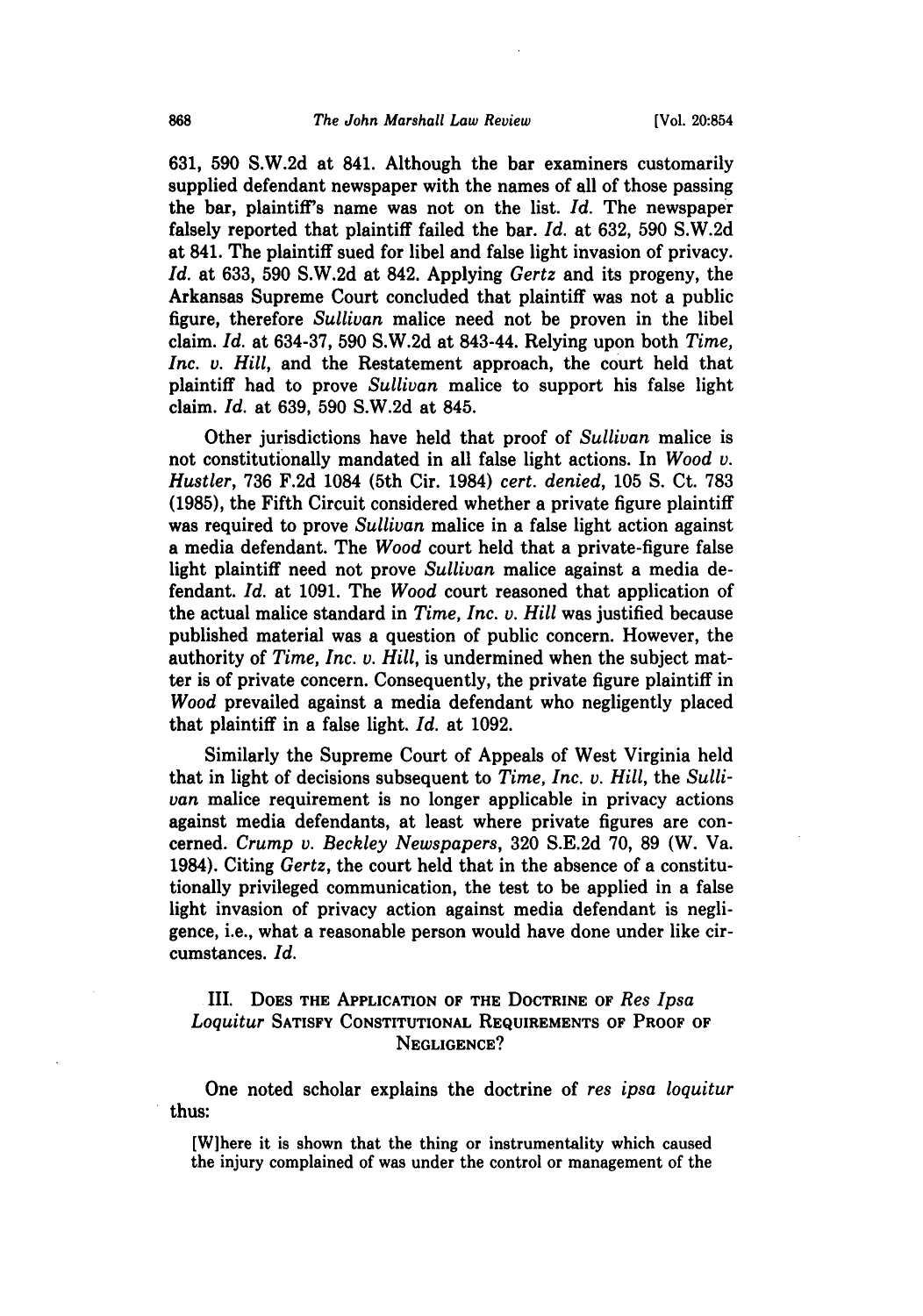defendant, and that the occurrence resulting in the injury was such as in the ordinary course of things would not happen if those who had its control or management used proper care, there is sufficient evidence, **• . .** that the injury arose from or was caused **by** the defendant's want of care.

**S.** Speiser, *The Negligence Case: Res Ipsa Loquitur* § **1:1 (1972).** The majority of American courts treat *res ipsa loquitur* as circumstantial evidence, thereby raising an inference of negligence; a minority of the courts give the doctrine a greater effect and elevate it to the level of a presumption. W. P. Keeton, **D.** Dobbs, R. Keeton and **D.** Owen, *Prosser and Keeton on the Law of Torts,* § 40, at **257- 58** (5th **Ed.** 1984).

Whether an inference or a presumption, the Second Restatement of Torts states:

To determine whether *res ipsa loquitur* applies the courts will ask whether:

- a. the event is of the kind which ordinarily does not occur in the absence of negligence:
- **b.** other responsible causes, including the conduct of the plaintiff and third persons, are sufficiently eliminated **by** the evidence; and
- c. the indicated negligence is within the scope of the defendant's duty to the plaintiff.

#### Restatement (Second) of Torts § **328D (1977).**

The second element in this analysis modifies what was traditionally known as the exclusive control requirement. "It would be far better, and much confusion would be avoided, if the rigid 'control' test were discarded altogether, and we were to require instead that the apparent negligent cause of the accident be such that the defendant would more likely than not be responsible for it." W.P. Keeton, *et al., Prosser and Keeton on the Law of Torts* § **39,** at **250- 51.** The common law test for a finding of *res ipsa loquitur* has been proof that defendant exercised exclusive control over the instrumentality of the injury and that in the ordinary course of events, but for defendant's negligence, this injury would not have resulted. **A** growing trend in the courts is a broader application of the doctrine **by** utilizing a probability analysis.

**All** that is needed is evidence from which reasonable persons can say that on the whole it is more likely that there was negligence associated with the cause of the event than that there was not .... Where no such balance of probabilities in favor of negligence can reasonably be found, res ipsa loquitur does not apply.

#### Id. at 248 (citations omitted).

In the instant case, there may be a question about whether the defendant exercised exclusive control over its publication system, and a question about whether the first amendment precludes the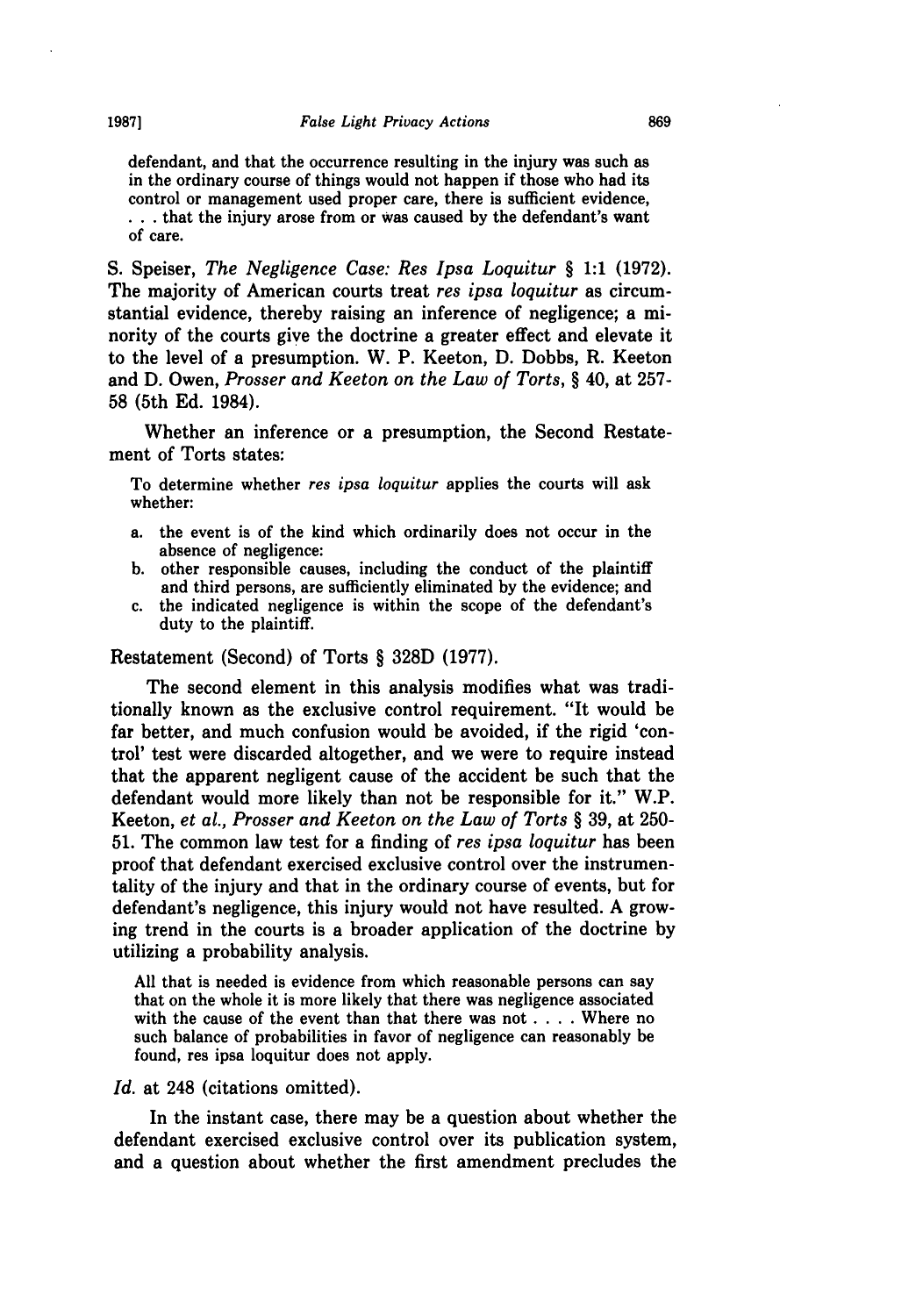application of the doctrine to prove fault in false light cases.

#### *A. Exclusive Control*

The record does not set forth any certain test for applying *res ipsa loquitur.* However, regardless of which test is applied, whether these facts warrant, as a matter of law, the application of *res ipsa loquitur,* depends upon the defendant's control over the publication.

The res ipsa loquitur doctrine does not apply where the agency causing the accident was not under the sole and exclusive control of the person sought to be charged with the injury, and if it appears that the accident was, or might have been in part due to the act of a third person over whom the defendant had no control, the doctrine is not applicable **. .. .** In other words, the doctrine of res ipsa loquitur is not applicable where the defendant has no control over the injuring instrumentality, or where there is a divided responsibility, and the injury may have resulted from a cause over which the defendant had no control.

**S.** Speiser, *The Negligence Case: Res Ipsa Loquitur* § 2:11 **(1972)** (citations omitted).

The issue of exclusive control arises in the instant case because none of the parties has knowledge of who inserted the sentence relating to plaintiff. Thus, the question of control will turn on whether the court focuses on defendant's conduct in implementing a publication system accessible **by** unknown third parties or disgruntled employees.

### B. *Constitutional Requirements and Res Ipsa Loquitur*

In *New York Times Co. v. Sullivan,* the Court concluded plaintiffs must prove *Sullivan* malice with clear and convincing evidence. **376 U.S.** at **285-86.** The Court recently reaffirmed the clear and convincing evidence standard in the context of a defendant's motion for summary judgment where *Sullivan* malice must be proved. *Anderson v. Liberty Lobby, Inc.,* **106 S.** Ct. **2505 (1986).**

In sum, we conclude that the determination whether a given factual dispute requires submission to a jury must be guided **by** the substantive evidentiary standards that apply to the case .... Consequently, where the *New York Times* 'clear and convincing" evidence requirement applies, the trial judge's summary judgment inquiry as to whether a genuine issue exists will be whether the evidence presented is such that a jury applying that evidentiary standard could reasona**bly** find for either the plaintiff or the defendant.

#### *Id.* at 2514.

The Court has left open the question of whether private-figure plaintiffs must show clear and convincing evidence of negligence where the speech does not involve a matter of public concern and